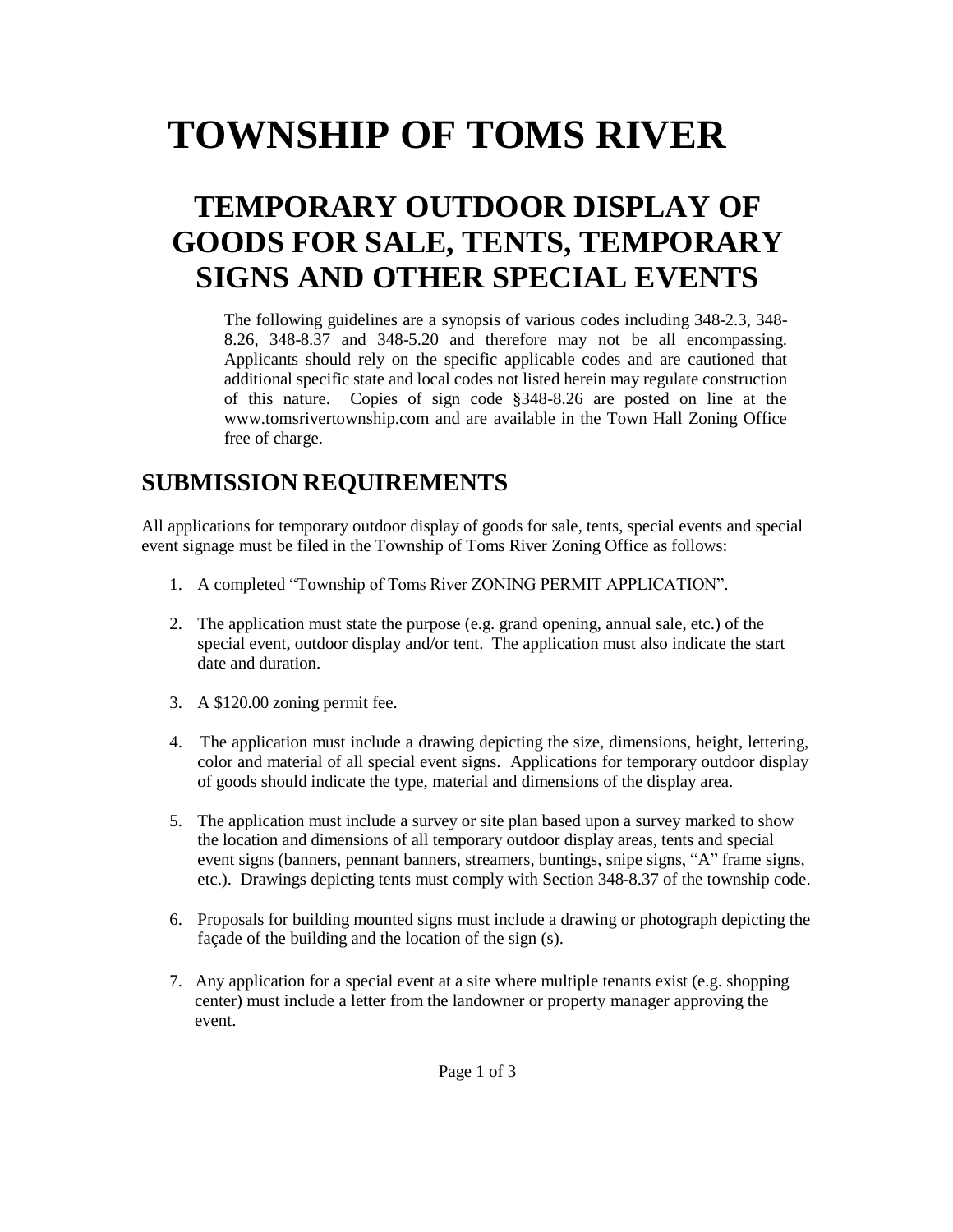## **GUIDELINES**

#### A. TENTS:

- 1) A zoning permit is required for all tents associated with special events. All tents erected between April 1 and November 30 must also be approved by the Toms River Township Bureau of Fire Prevention. During this time period, tents exceeding 16,800 square feet or 140 feet in any dimension also require UCC (building) permits according to building code N.J.A.C. 5:23-2.14. UCC construct permits are required for all tents erected between December 1 and March 31.
- 2) Tents must comply with Section 348-8.37 of the township code.
	- a) No tent(s) erected upon any site may exceed 2,000 square feet.
	- b) Tents shall have a maximum height of 20 feet.
	- c) No tent(s) shall have a dimension greater than 60 feet.
	- d) No tent(s) shall be located closer to any property line than the required principal building setback or within any vehicular circulation aisle.
	- e) No tent(s) may be utilized to advertise or identify the name of or the place of business.
	- f) No tent(s) may be erected upon any site closer than 25 feet to another tent, umbrella and/or any building on the site upon which the tent is erected.
- 3) Pursuant to 348-5.20 B. (3) [Ordinance #4569-17] tents used to temporarily display goods may be located on parking spaces provided they do not consume spaces that are needed to meet the parking requirements pursuant to code 348-8.20 O.
- B. SIGNS:
	- 1) No more than two (2) signs during the event per Ordinance # 4569-17.
	- 2) All signs other than special event signs must conform to the Township of Toms River Land Use and Development Regulations. Copies of sign code §348-8.26 are posted on line at www.tomsrivertownship.com and available in the Town Hall Zoning Office free of charge.
	- 3) Animated signs are prohibited.

#### C. OUTDOOR DISPLAY:

- 1) Permanent outdoor display of goods is not permitted except in accordance with site plan approval granted by the Planning Board.
- 2) No temporary outdoor display of goods shall be located within designated fire lanes, vehicular circulation aisles or parking spaces. The Zoning Officer may permit a temporary outdoor display to be located on parking spaces and related vehicular circulation aisles if it would not consume parking spaces that are needed to meet parking requirements of this chapter.
- 3) Temporary outdoor displays shall not be located closer to the street than the required front parking setback line or 25 feet from any street right-of-way whichever is greater and shall not be located within 15 feet from any side or rear property line.
- 4) Proposals for the temporary display of goods for sale that exceed or otherwise are inconsistent with the time limits set forth herein shall require Planning Board approval.